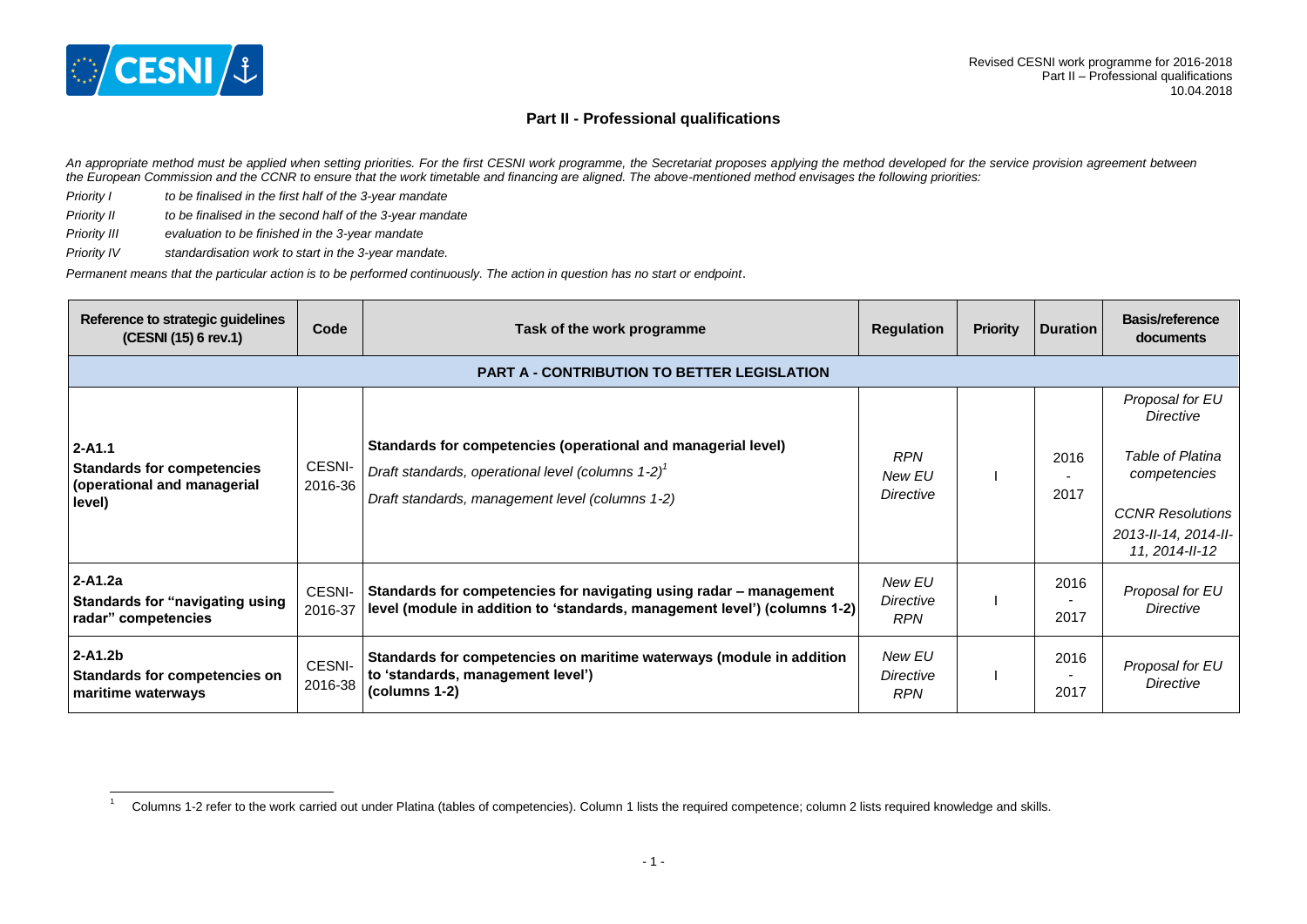

 $\overline{a}$ 

| Reference to strategic guidelines<br>(CESNI (15) 6 rev.1)                                         | Code               | Task of the work programme                                                                                                                                          | <b>Regulation</b>                        | Priority  | <b>Duration</b> | <b>Basis/reference</b><br>documents                                                                                                                                                                                        |
|---------------------------------------------------------------------------------------------------|--------------------|---------------------------------------------------------------------------------------------------------------------------------------------------------------------|------------------------------------------|-----------|-----------------|----------------------------------------------------------------------------------------------------------------------------------------------------------------------------------------------------------------------------|
| 2-A1.2c<br><b>Standards for competencies of</b><br>safety personnel on board<br>passenger vessels | CESNI-<br>2016-39  | Standards for competencies of safety personnel on board passenger<br>vessels<br>Draft standard for competencies of specialists in navigation carrying<br>passengers | New EU<br><b>Directive</b><br><b>RPN</b> |           | 2016<br>2017    | Proposal for EU<br><b>Directive</b>                                                                                                                                                                                        |
| 2-A1.2d<br><b>Optional standards for basic</b><br>training with regard to safety                  | CESNI-<br>2016-39a | Optional standards for basic training with regard to safety<br>Draft best practices for basic training of deck crew                                                 | New EU<br>Directive<br><b>RPN</b>        | <b>IV</b> | 2017<br>2018    | Proposal for EU<br><b>Directive</b><br>Work by CIPA <sup>2</sup>                                                                                                                                                           |
| $2 - A1.3$<br><b>Standards for LNG-related</b><br>competencies                                    | CESNI-<br>2016-40  | Standards for competencies for boatmaster of vessels using LNG as fuel<br>and crew members involved in bunkering vessels using LNG as fuel<br>(columns 1-2)         | <b>RPN</b><br>New EU<br>Directive        |           | 2016<br>2017    | Proposal for EU<br><b>Directive</b><br><b>CCNR Resolution</b><br>2015-I-7 (LNG)                                                                                                                                            |
| $2 - A1.4$<br><b>Optional standard for</b><br>standardised phrases in several<br>languages        | CESNI-<br>2016-41  | Optional standard for standardised phrases in four languages                                                                                                        |                                          | IV        | 2018            | Proposal for EU<br><b>Directive</b><br>Work by the Police<br><b>Regulations</b><br>Committee and<br><b>EDINNA</b><br>RP (15) 50<br>$=$ RP/G (15) 65<br>$=$ STF (15) 66<br>$=$ STF/G (15) 42<br>STF (13) 40 add. 1<br>final |

<sup>&</sup>lt;sup>2</sup> CIPA: International Committee for the Prevention of Work Accidents in Inland Navigation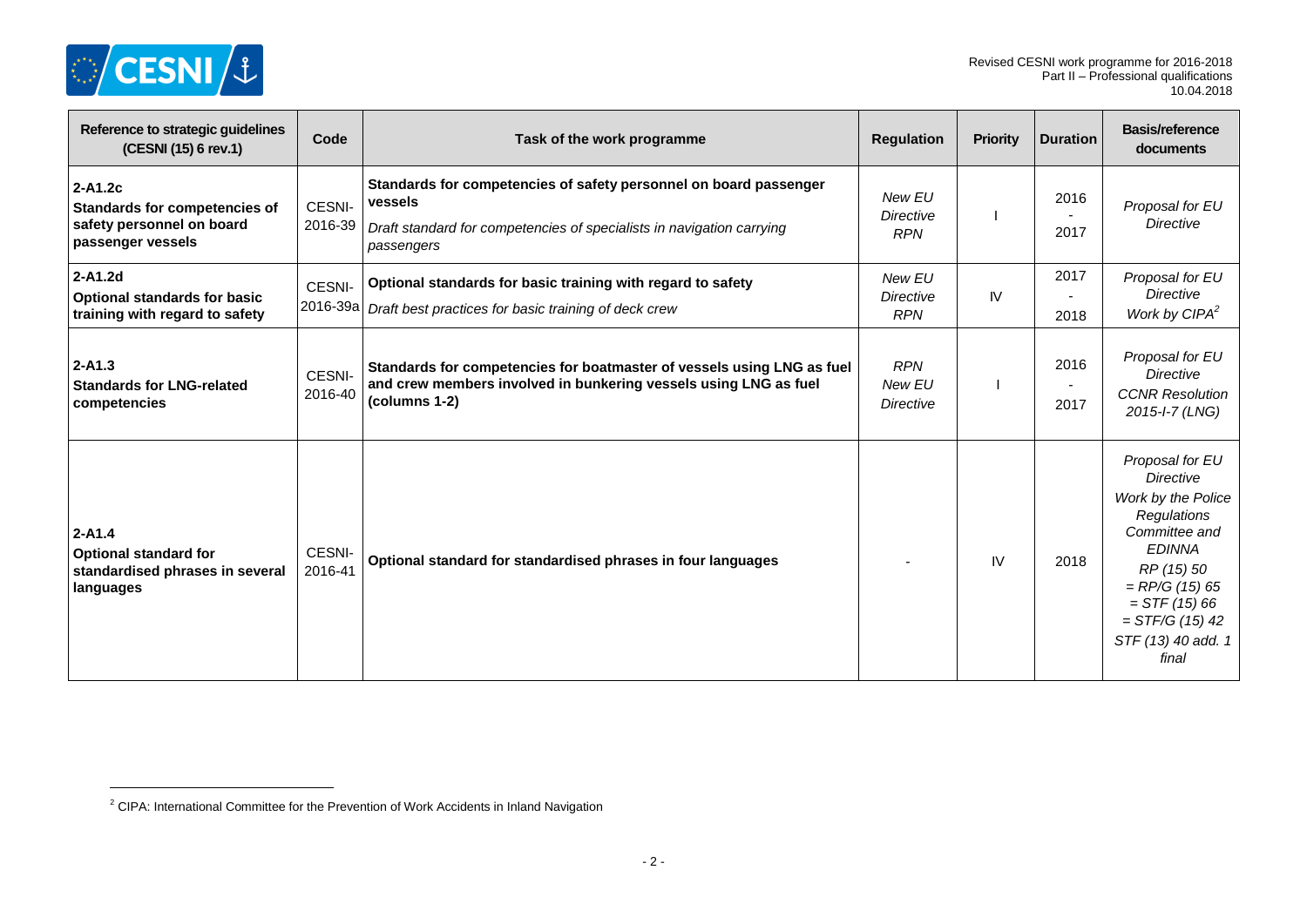

| Reference to strategic guidelines<br>(CESNI (15) 6 rev.1) | Code              | Task of the work programme                                                                                                                                                                                                                                               | <b>Regulation</b>                        | <b>Priority</b> | <b>Duration</b> | <b>Basis/reference</b><br>documents                                                              |
|-----------------------------------------------------------|-------------------|--------------------------------------------------------------------------------------------------------------------------------------------------------------------------------------------------------------------------------------------------------------------------|------------------------------------------|-----------------|-----------------|--------------------------------------------------------------------------------------------------|
| $2 - A1.5$<br>Optional standards for a quality<br>system  | CESNI-            | Optional standards for assessing and assuring the quality of training<br>2016-36a programmes                                                                                                                                                                             |                                          | IV              | 2018            | Proposal for EU<br><b>Directive</b><br>Tables of Platina II<br>competencies<br>(columns 3 and 4) |
| $2 - A2$<br><b>Standard for practical exams</b>           | CESNI-<br>2016-42 | <b>Standard for practical exams</b><br>Draft standard for practical exam for boatmasters<br>Draft standard for practical exam for navigation using radar<br>Draft standards for practical exam for LNG expert<br>Draft standards for practical exam for passenger expert | <b>RPN</b><br>New EU<br>Directive        | $\mathbf{I}$    | 2017<br>2018    | Proposal for EU<br><b>Directive</b>                                                              |
| $2-A3$<br><b>Standards for medical fitness</b>            | CESNI-<br>2016-43 | <b>Standards for medical fitness</b><br>Draft standard for practical criteria for establishing physical and mental fitness<br>of crew members                                                                                                                            | <b>RPN</b><br>New EU<br><b>Directive</b> |                 | 2016<br>2017    | Proposal for EU<br><b>Directive</b><br>MQ/G 15 (18) rev.2<br>STF (13) 40 add. 1<br>final         |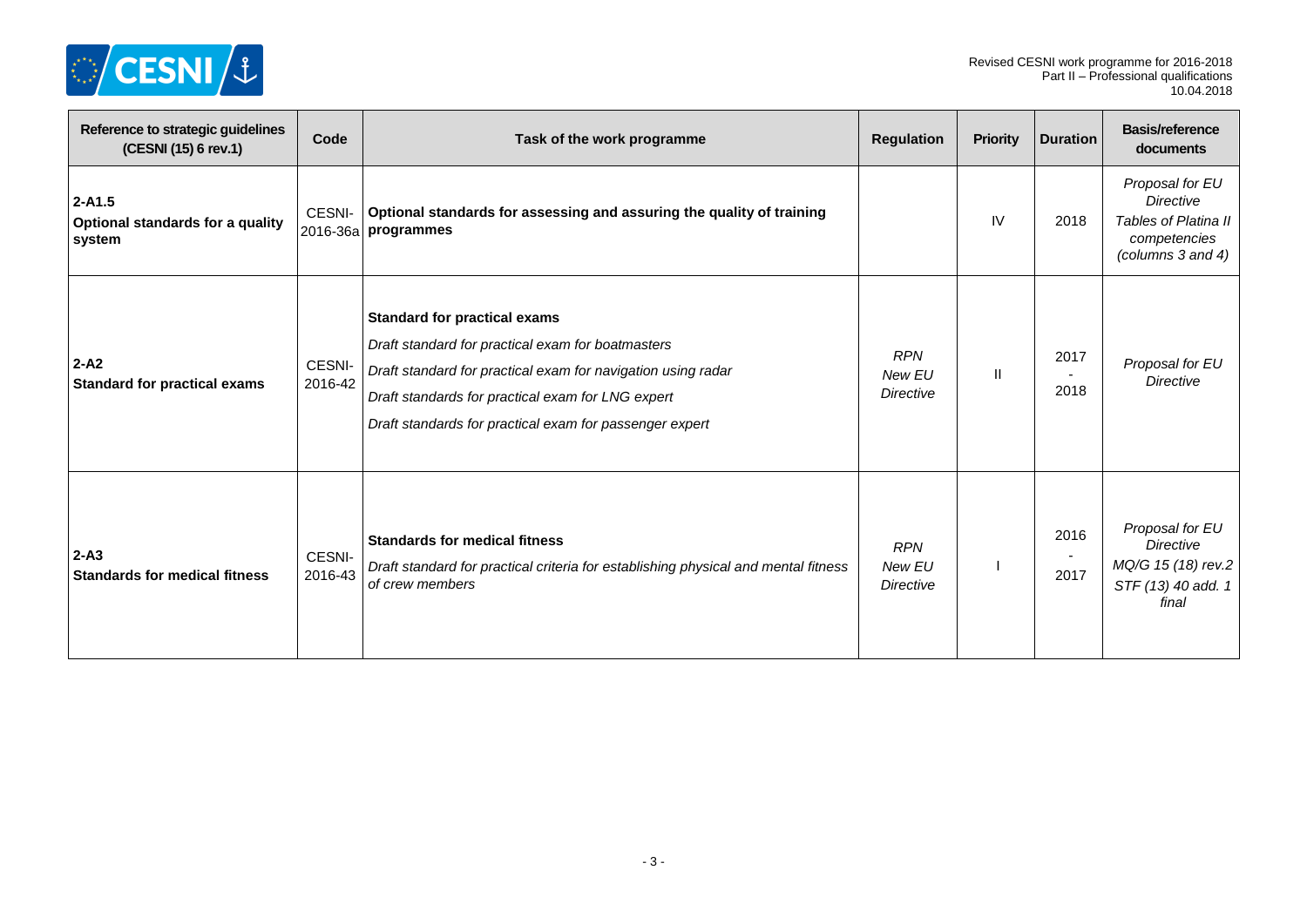

| Reference to strategic guidelines<br>(CESNI (15) 6 rev.1)   | Code              | Task of the work programme                                                                                                                                                                                                                                                                   | <b>Regulation</b>                        | <b>Priority</b> | <b>Duration</b> | <b>Basis/reference</b><br>documents                                                                                                                                                                                                                                             |
|-------------------------------------------------------------|-------------------|----------------------------------------------------------------------------------------------------------------------------------------------------------------------------------------------------------------------------------------------------------------------------------------------|------------------------------------------|-----------------|-----------------|---------------------------------------------------------------------------------------------------------------------------------------------------------------------------------------------------------------------------------------------------------------------------------|
| $2 - A4$<br><b>Standards for crew document</b><br>templates | CESNI-<br>2016-44 | Standards for crew document templates related to the granting of<br>qualifications<br>Draft templates for the various "qualification certificates" and "authorisations"<br>Draft "service record book" template<br>Draft "logbook" template<br>Draft template for practical exam certificate | <b>RPN</b><br>New EU<br><b>Directive</b> | $\mathbf{H}$    | 2017<br>2018    | Proposal for EU<br>Directive<br>RPN; Directive<br>1996/50; Danube<br>recommendations                                                                                                                                                                                            |
|                                                             |                   | <b>PART B - INNOVATION AND NEW TECHNOLOGIES</b>                                                                                                                                                                                                                                              |                                          |                 |                 |                                                                                                                                                                                                                                                                                 |
| 2-B1 Standards for inland navigation simulators             |                   |                                                                                                                                                                                                                                                                                              |                                          |                 |                 |                                                                                                                                                                                                                                                                                 |
| $2-B1.1a$<br>Standard for an inland navigation<br>simulator | CESNI-<br>2016-45 | Standard for an inland navigation simulator<br>Draft standard for minimum technical requirements of the VHINS, as well as its<br>features, used as examination tool for navigation                                                                                                           | <b>RPN</b><br>New EU<br><b>Directive</b> | $\mathbf{H}$    | 2016<br>2017    | Proposal for EU<br><b>Directive</b><br>Platina II project<br>deliverables<br>STF (15) 10 rev. 1<br>$corr = STF/G (14) 89$<br>rev.2 corr<br>$=$ MQ/G (14) 46 rev.2<br>corr<br>(test curriculum)<br>$STF(12) 21 rev.4 =$<br>STF/G (12) 19 rev. 5<br>$=MQ/G (13) 16$<br>(features) |

VHINS = Vessel Handling Inland Navigation Simulator

\*